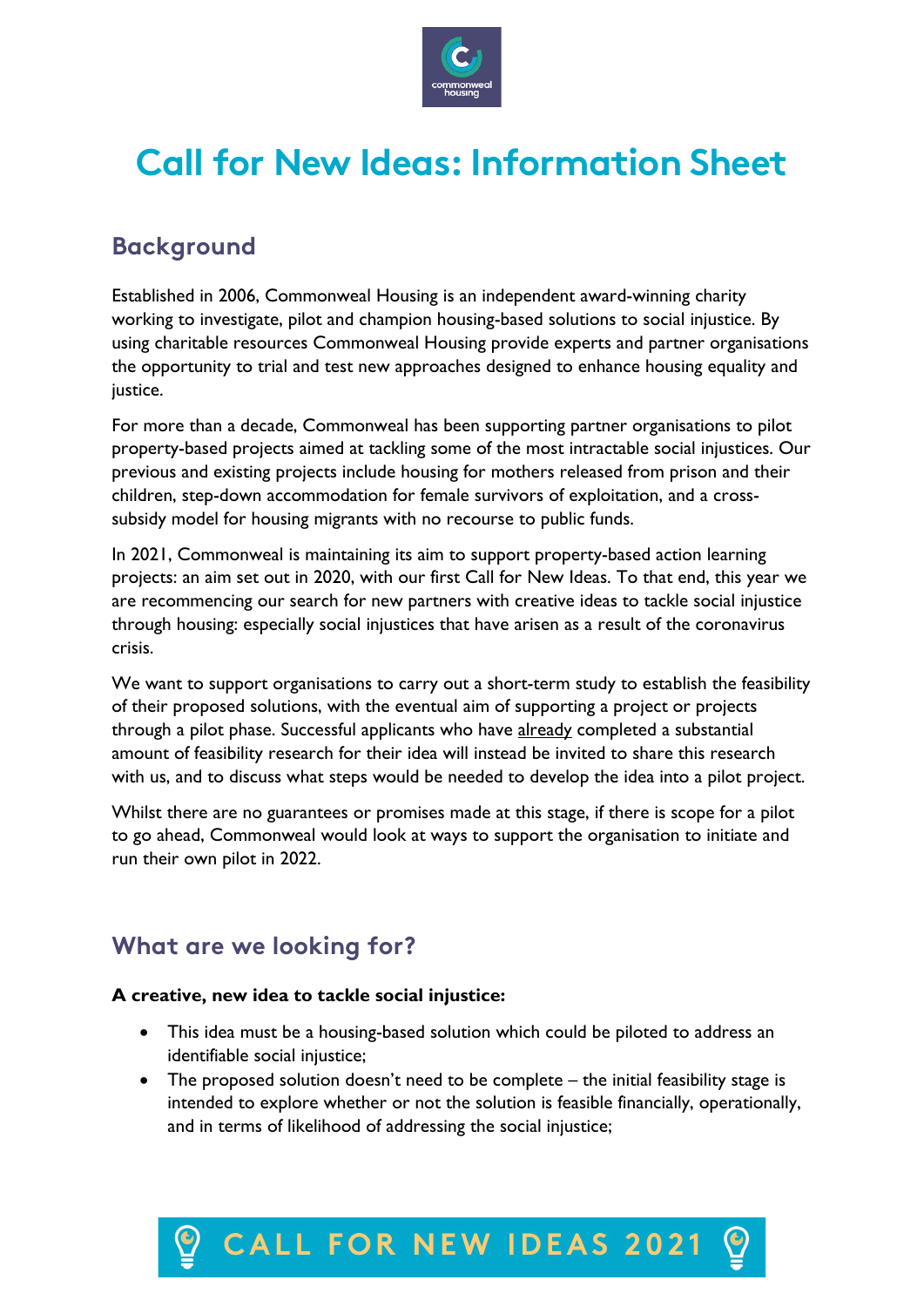

- The idea must include an element of innovation this could be around the delivery of the project itself or the client group, who may be previously overlooked;
- We are particularly looking for solutions to social injustices related to Commonweal's priority areas: the criminal justice system and violence against women and girls. We are also interested in systemic injustices that occur at points of transition in people's lives – be that transitions to adulthood, transitions in accommodation from institutions to independence or other 'life' transitions. We are especially interested in project ideas that have been developed in response to the social injustices arising from the coronavirus crisis.
- We will, however, also consider exceptional applications that do not fall within these categories, and are especially welcoming applications from BAME-led and BAMEfocused organisations.

#### **A committed, able and enthusiastic partner organisation:**

- Partners must be a not-for-profit organisation;
- If the feasibility stage, or the organisation's pre-completed feasibility research, determines that the idea is suitable for a full pilot project, we want the partner organisation to deliver this with our support. Therefore, partners should have the expertise and capacity to eventually execute the project with the support of Commonweal;
- Partners should be aware that Commonweal's goal is to evaluate the project, share the learning and, where applicable, seek replication. We want potential partners that are committed to this goal, and want to have an impact wider than their organisation;
- Partners should be committed to engaging with Commonweal, independent evaluators, and any social investors, throughout the development and learning of a pilot project. This should include a commitment to supporting tenants to engage in this process too;
- There should be a commitment to any potential pilot project for the long term throughout the organisation.

### **What will we offer to qualifying applicants in return?**

### **(a) Support during the feasibility phase**

In this initial stage, we would work with the applicant organisation, supporting them to carry out a short-term study to establish the feasibility of their property-based idea.

This support would include advice, shared learning from our previous projects, consideration of organisational capacity to deliver the pilot. We would not want

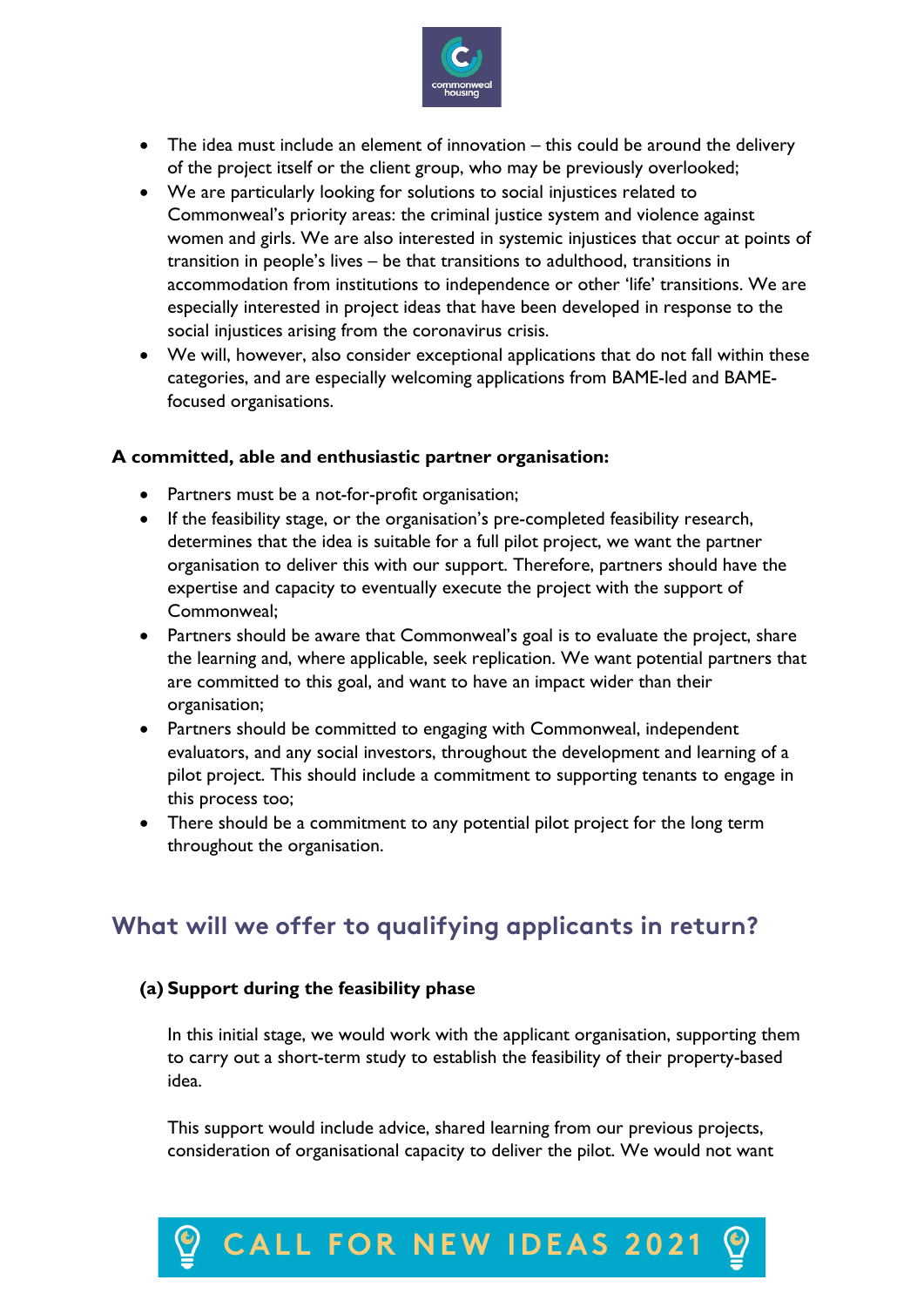

funding for this study to be a barrier to applicants, so some funding may also be available for this piece of research if relevant or justified. We can also facilitate conversations with investors for this work or a potential project.

Completed feasibility studies will then be considered by Commonweal and their board of trustees, with some projects going on to be supported through the development of a longer-term pilot phase. It is expected that the applicant/partner organisation will be delivering this project, with Commonweal's support, and as such applicants must be committed to this.

### **(b) Support during the pilot phase**

Commonweal has more than 14 years' experience supporting our project partners to run pilot projects in a range of ways. Some examples of support we have offered in the past, and which could be available to partners with successful feasibility studies, are:

- **Access to social investment** to purchase properties and an 'insulation' of risk from all that entails – the first step will be to work with partners to secure social investment to fund the project. Commonweal have previously dealt directly with SI/held properties on our balance sheet and leased properties to partners to allow them to focus exclusively on project delivery, while Commonweal takes care of the investment element;
- **Initiating the project**, helping partners to set up and commence work on the project, utilising accumulated learning from previous Commonweal projects;
- **Operational support**, including analysis of project data, space to contemplate what is going well, what isn't, capturing learning, suggestions, support, signposting, feeding into the evaluation;
- **Strategic support**, bringing together key stakeholders to review the projects progress and help come to key strategic decisions about future stages of the project, the evaluation and replication;
- **The commissioning of expert evaluation** partners to analyse and evaluate the project, against its aims and Commonweal's own evaluation framework. This will assist the applicant in the development of the project, as well as establishing the project's impact, and its feasibility for replication and growth;
- **Reduced rent** on properties owned by Commonweal, in order to run your project;
- **Support promoting the project, from our communications and policy team, who** will be closely involved from the outset. Previous projects have won awards, secured a range of media coverage, and been highlighted as good practice in a range of policy and practice reports.
- **Support to increase partners' organisational capacity to continue the project work after the pilot ends.** As well as seeking replication through sharing learning, we are also keen to ensure partners can continue (or even scale) the work after the pilot project is completed.

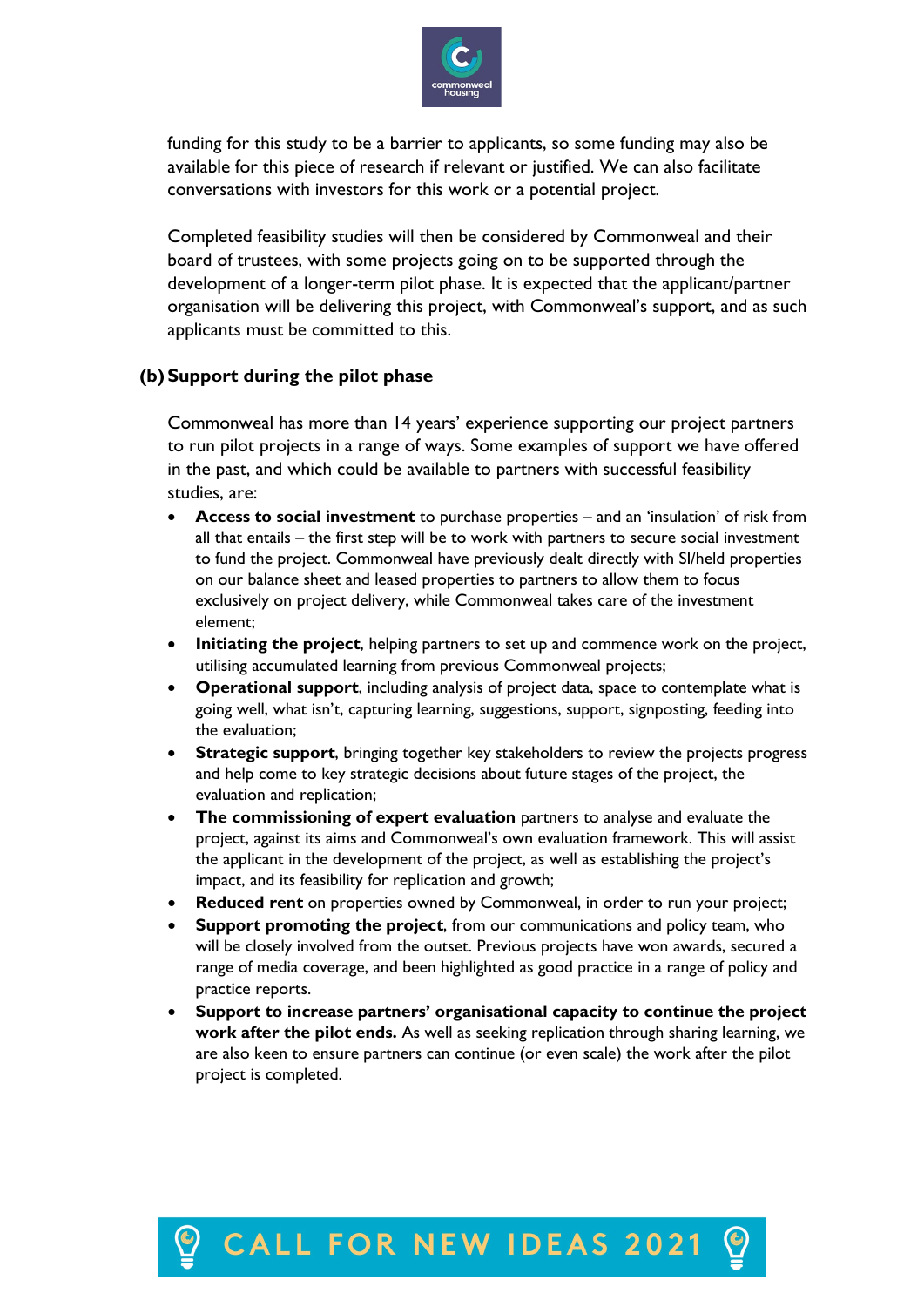

## **How can you apply?**

Organisations interested in putting forward an idea should download and complete the application form, and return it by email to info@commonweal.org.uk. There is no final deadline for submitting ideas, but we will conduct three reviews of applications sent to us in May, August and November 2021 – so if your proposed project is time-sensitive, please keep these dates in mind.

Please be aware that Commonweal may follow up applications and seek further information or points of clarification before making any decisions.

Commonweal has a limited budget therefore we are unable to support or fund all ideas brought to us. We will be selecting those to support from proposals that most directly meet our areas of interest and can best demonstrate how the meet the requirements of this brief. Our aim is that this round of feasibility study funding will lead to longer term property-based action learning projects – subject of course to our future funding capacity.

### **FAQs**

We have endeavoured to answer any questions that may arise in this section of the document. If you have any further questions, however, or would like to have an informal conversation about the process, please let us know by requesting a callback via the Callback Form at commonwealhousing.org.uk/call-for-new-ideas.

### **What is a feasibility study?**

The study is intended to ascertain whether or not your proposed housing solution to a social injustice is feasible. That includes:

- Establishing the hypothesis e.g. how will the solution address the social injustice
- Can the housing element be delivered?
- Does the organisation have the capacity to deliver it?
- Can it be funded?

### **I have an idea, but it's not related to the core themes outlined. Should I still apply?**

Yes. While Commonweal is focussed on our core themes of those in contact with the criminal justice system, and the issues related to violence against women and girls, we also remain open to new ideas that align with our mission to find housing solutions to social injustice. We especially welcome applications from BAME-led and BAME-focussed organisations.